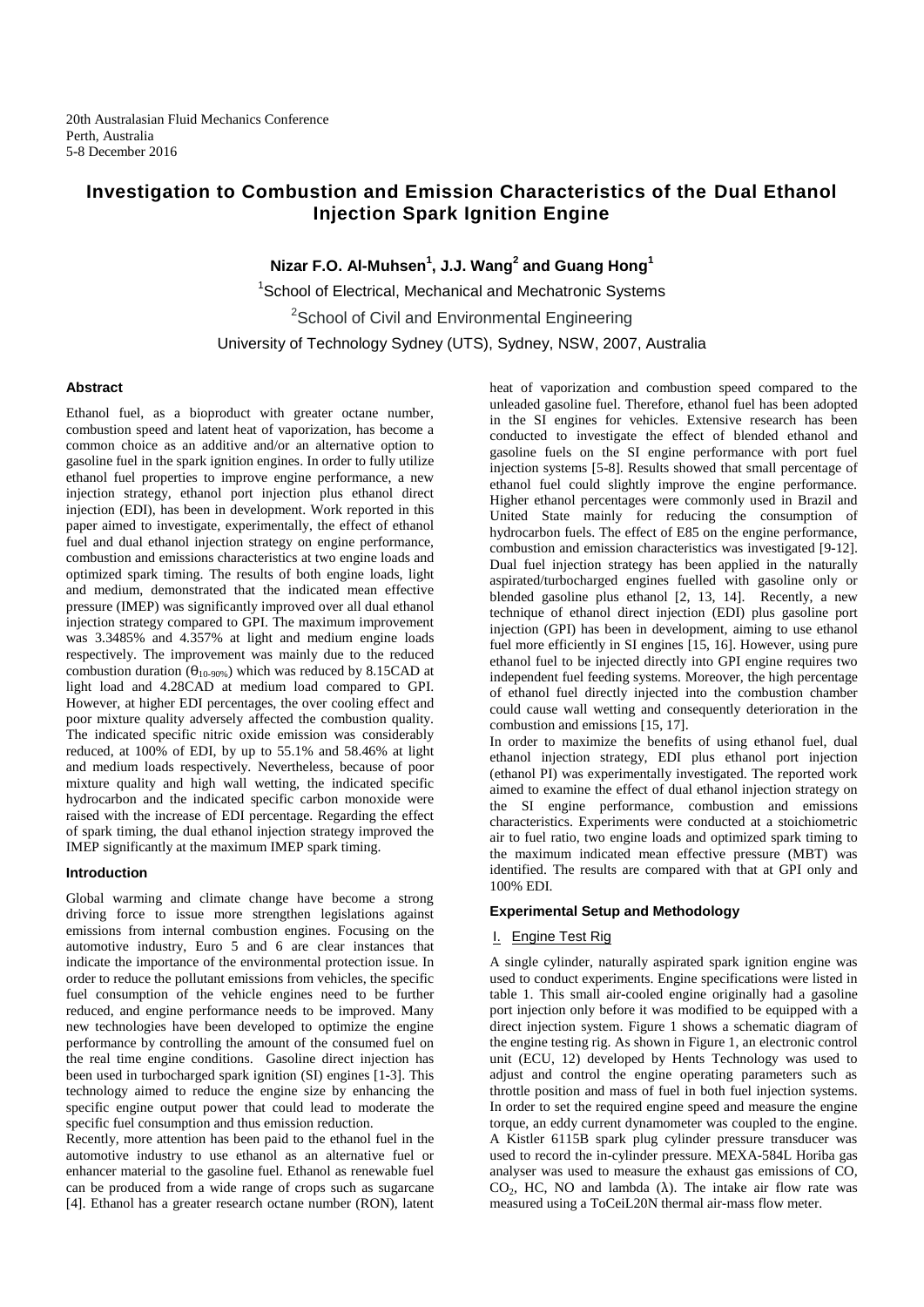| Engine Type                                         | Single Cylinder, Four-Stroke               |
|-----------------------------------------------------|--------------------------------------------|
| Stroke x Bore                                       | 58 mm x 74 mm                              |
| Displacement                                        | 249 cc                                     |
| <b>Compression Ratio</b>                            | 9.8:1                                      |
| Intake Valve Open x Closed                          | $22.2^{\circ}$ bTDC x 53.8 $^{\circ}$ aBDC |
| Exhaust Valve Open x Closed 54.6° bBDC x 19.3° aTDC |                                            |
| Ethanol Fuel System                                 | Direct plus Port Injection                 |
| Gasoline Fuel System                                | Port Injection Only                        |

Table 1: Engine Test Rig Specification.



*1. Eddy Current Dynamometer 2. Dynamometer Controller 3. Ethanol Fuel Tank 4. Gasoline Fuel Tank 5. Low Pressure Injector 6. Crankshaft Encoder 7. High Pressure Ethanol Pump 8. High Pressure Ethanol Injector 9. Kistle 6115B Pressure Transducer 10. MEXA-584L Gas Analyser 11. Charge Amplifier 12. Electronic Control Unit 13. Exhaust Gas Catalyser 14. Throttle Position Sensor 15. Bosh Wide-band Lambda Sensor.*

Figure 1. Schematic Diagram of Dual Fuel Injection SI Engine.

#### II. Experimental Procedure

Gasoline port injection only (GPI) was set as a reference line for investigating the dual ethanol injection. The experimental work was conducted at a light engine load with 20% throttle opening and a medium engine load with 33% throttle opening. The volumetric ratio of the ethanol fuel in direct injection was changed from 0% as ethanol PI only to 100% EDI, but the total fuel heating energy was kept unchanged, ~540J at medium load and ~400J at light load. The direct injection timing was fixed at 300CAD BTDC and port injection timing at 410CAD BTDC. The pressure of the EDI and the fuel PI were fixed at 4 MPa and 0.25 MPa respectively. The air/fuel ratio set at about stoichiometric  $(\lambda=1)$ . Pre-experiments were conducted to find the MBT spark timing to this experimental work at a fixed engine speed of 3500 RPM. The engine was started and warmed up to  $200^{\circ}$ C (cylinder head temperature), as the designated engine operating temperature, with GPI, and then the percentage of EDI gradually increased starting from ethanol PI only to 100% EDI. Five samples of data were taken at each tested engine operation condition and the sample average was used in the calculations and analyses. The in-cylinder pressure was recorded at a rate of 0.5 crank angle degree (CAD) intervals three times with 100 consecutive cycles each time. The ensemble average of the cylinder pressure data was used in calculations of IMEP and combustion duration.

# **III.** Identification of MBT Spark Timing

Experiments for finding the MBT were conducted at 3500 RPM engine speed and two engine loads. Figure 2 shows the variation of IMEP with spark timing at a wide range of EDI percentages starting from 0% to 100% of EDI. As shown in figure 2, the spark timing was swept from 15CAD BTDC to 42 CAD BTDC

at the light load and to 32 CAD BTDC at the medium load. The IMEP increases with the advanced spark timing from 15 CAD BTDC to around 30 CAD BTDC at light load and to around 23CAD BTDC at medium load. When the spark timing was further advanced, the value of IMEP was decreasing with the proceeded spark timing. As it was concluded, the best IMEP could be achieved when the majority of the combustion takes place near TDC [\[18\]](#page-3-10). The improvement of IMEP with advancing the spark timing could be attributed to the combustion quality enhancement and the right phase, near TDC, at which the largest portion of combustion [\[19\]](#page-3-11). On the other hand, the reduction in the IMEP with further advance of spark timing could be attributed to the mixture quality deterioration due to the time shortage to the fuel to be homogeneously mixed with air. Furthermore, the negative work due to the early spark timing could adversely effect on the IMEP value. Based on the results shown in Figure 2, the MBT spark timing was set to be 30CAD BTDC for the light load and 23CAD BTDC for the medium load.



### **Results and Discussion**

#### I. Engine Performance and Combustion Characteristics

Experimental results of dual ethanol injection strategy will be compared with that in GPI only and 100% EDI conditions to examine the effect of dual ethanol injection on engine performance. The results of engine performance and the combustion characteristics will be presented and discussed in this section. Figure 3 shows the IMEP of dual ethanol injection compared with that of GPI only. The engine IMEP was significantly improved over all the range of dual ethanol injection percentages. However, at both engine loads, the effect of EDI strategy on the IMEP is essentially negligible. At light engine load, the maximum increase of IMEP was 3.485% at the EDI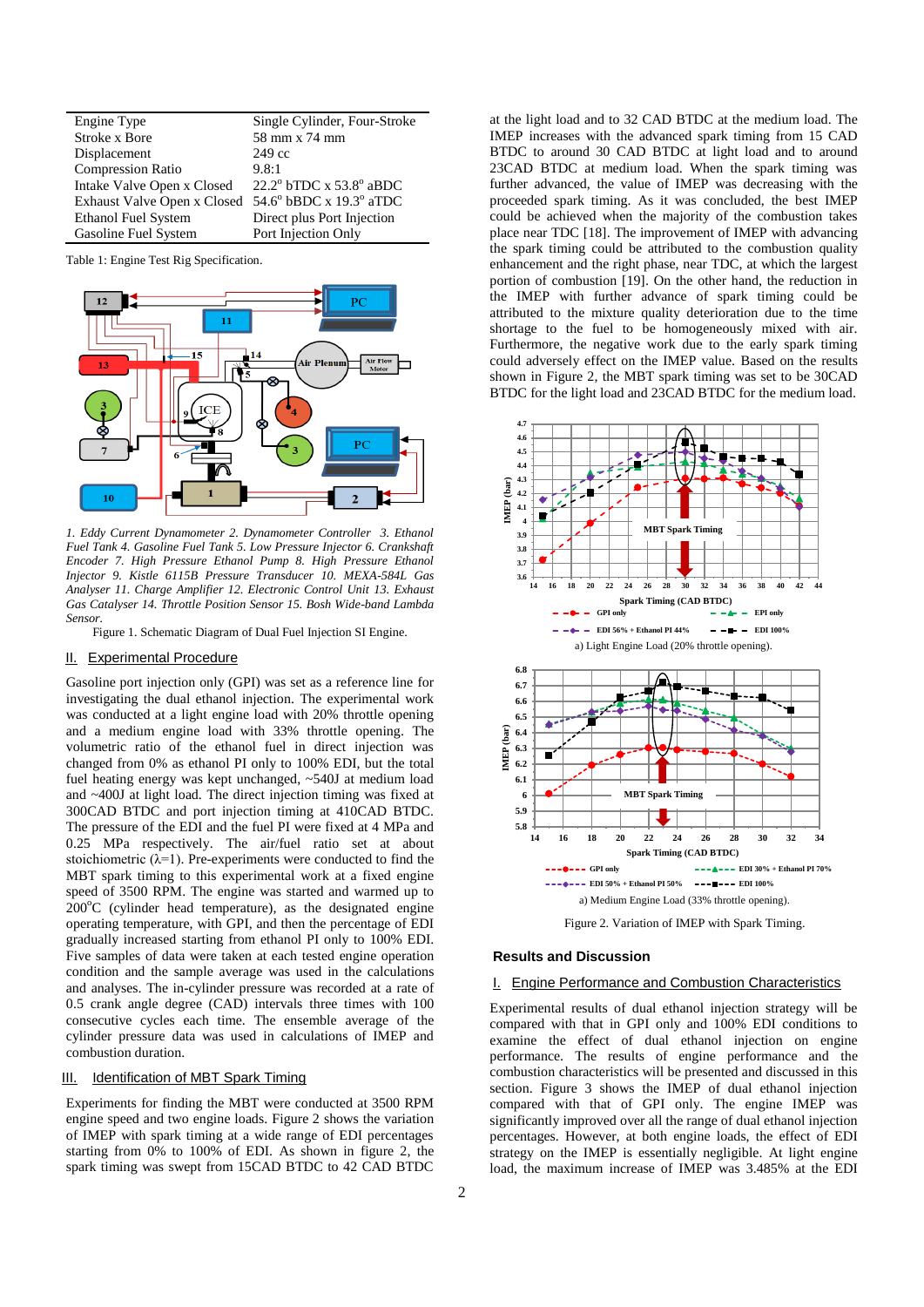ratio of 46%. At medium engine load, the maximum increase of IMEP was 4.357% at the EDI ratio of 66%. The engine performance was improved when the ethanol injected to the intake port, and this improvement was steady until the EDI 100% percentage reached. This independent behaviour of the IMEP, at both engine loads, from the amount of the volumetric percentage of the EDI could be attributed to the constant air/fuel mixture properties (ethanol fuel only  $+$  air) to the ethanol dual injection strategy tests. This demonstrates that the ethanol properties could play a significant role in the IMEP enhancement rather than the EDI. Greater combustion speed and lower heat losses to the combustion chamber walls thanks to lower burnt gas temperature could play a significant role in enhancing the IMEP when a dual ethanol injection strategy was used [\[6\]](#page-3-12).



Figure 3. Variation of the IMEP with the EDI parentages.



Figure 4. Variation of combustion duration with EDI percentages.

Figure 4 shows the combustion duration ( $\theta_{10-90\%}$ ) of dual ethanol injection strategy compared with that in GPI only. The  $\theta_{10-90\%}$  is defined by the crank angle degree from the crank angle at which 10% of the fuel is burnt to the crank angle at which 90% of the fuel burnt [\[18\]](#page-3-10). At light engine load, figure 4 shows that  $\theta_{10-90\%}$ decreases directly after the ethanol port injection started and the combustion duration continue decreases with the percentage of ethanol directly injected reaching the minimum value at 32% of EDI. In medium engine load condition, the  $\theta_{10-90\%}$  decreases slightly in the range of EDI from 32% to 66%. The shortest  $\theta_{10}$ -90% occurred at EDI 32% in light load conditions and at EDI 66% in medium load conditions. This could be attributed to two main reasons. Firstly, the ethanol's combustion speed is faster than the gasoline's one which could be combined with the oxygen content of ethanol resulted in a combustion quality improvement. Secondly, injecting a right portion of ethanol fuel directly into the combustion chamber probably enhance the homogeneity of the air-fuel mixture and thus reduce the combustion duration. However, the  $\theta_{10-90\%}$  becomes to increase with the increase of EDI ratio when the EDI exceeds 66% at light load and 80% at medium load. This could be attributed to two main reasons.

Firstly, at high EDI percentages, fuel impingement might become significant and lead to wall wetting which could adversely affect the mixture quality. Secondly, the over cooling effect might reduce the combustion temperature to be too low and thus reduce the combustion speed leading to a longer combustion duration.

## II. Emission Characteristics

Figure 5 shows the variation of the indicated specific nitric oxide  $(ISNO<sub>x</sub>)$  at the light and medium engine loads with dual ethanol injection strategy.  $ISNO<sub>x</sub>$  emission is highly related to the combustion temperature [\[20\]](#page-3-13). As shown in figure 5, at medium load, the  $ISNO<sub>X</sub>$  was significantly decreased directly after the ethanol dual injection strategy started at EDI 32%, compared with GPI only. When the ethanol dual injection strategy was used, the  $ISNO<sub>X</sub>$  reduced with the percentage of EDI because of the cooling effect enhanced by direct injection. The largest reduction was recorded when a 100% of EDI was used at both engine loads. Compared with GPI only, a 55.1% and 58.46% were the amounts of the  $ISNO<sub>X</sub>$  reduction at light and medium engine loads respectively. This could be attributed to two main reasons. Firstly, concerning the ethanol fuel properties, the high ethanol's latent heat of vaporization could significantly contribute in the ISNOx reduction. This could explain the ISNOx reduction when the ethanol PI only used at light engine load. Secondly, the direct injection strategy could play an important role in fully utilizing of the ethanol fuel properties such as the latent heat of vaporization compared to ethanol PI only which resulted in further decrease in the combustion temperature [\[6,](#page-3-12) [13,](#page-3-5)  [16\]](#page-3-8).



Figure 6. ISHC variation with the EDI Percentages.

The dual ethanol injection strategy effect on the indicated specific hydrocarbon (ISHC) at two engine loads is shown in figure 6. The ISHC was increased when the dual ethanol injection started at EDI percentage at 32% for both engine loads.